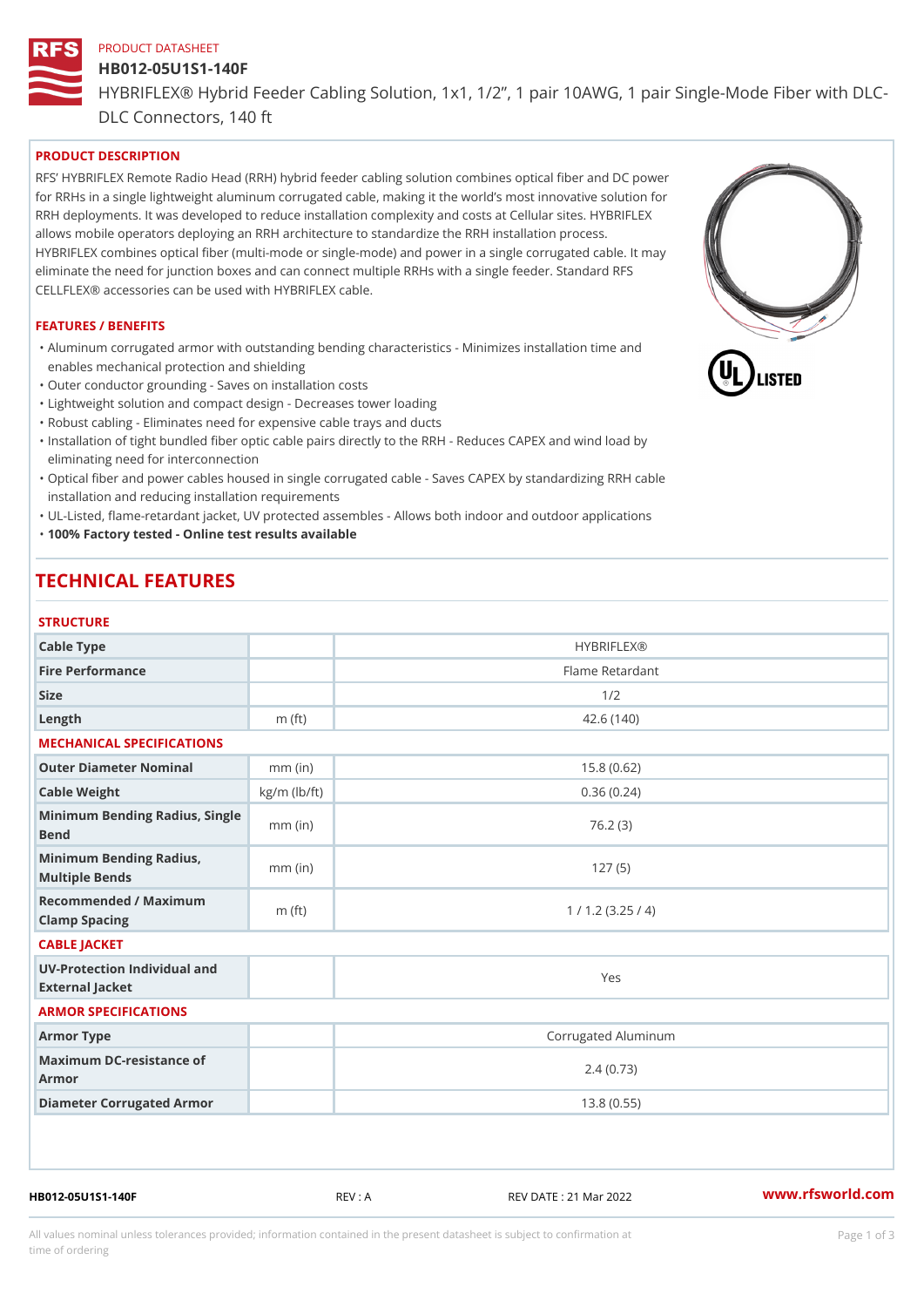#### PRODUCT DATASHEET

## HB012-05U1S1-140F

HYBRIFLEX® Hybrid Feeder Cabling Solution, 1x1, 1/2, 1 pair 10AWG, DLC Connectors, 140 ft

| DC POWER CABLE SPECIFICATIONS                                                                                                   |                             |                                                      |  |
|---------------------------------------------------------------------------------------------------------------------------------|-----------------------------|------------------------------------------------------|--|
| Number of DC Pairs                                                                                                              |                             | $\mathbf{1}$                                         |  |
| Maximum DC-Resistance $\bigotimes_{k=m}^{\infty}$ ( $\bigotimes_{k=m}^{\infty}$ /km ( $\bigotimes_{k=m}^{\infty}$ )<br>$C$ able |                             | 3.41(1.04)                                           |  |
| Cross Section of Power Cnamble (AWG)                                                                                            |                             | 5.3(10)                                              |  |
| DC Wire Jacket Material                                                                                                         |                             | $PVC/Ny$ lon                                         |  |
| DC Cable Single Bending Rhandi(uish)                                                                                            |                             | 83 (3.3)                                             |  |
| DC Cable Diameter                                                                                                               | $mm$ (in)                   | 4.2(0.165)                                           |  |
| DC Standards (Meets or Exceeds)                                                                                                 |                             | For use in Type MC per UL 1569, PVC Nylon, RoHS/REAC |  |
| Break-out length (Top)                                                                                                          | $mm$ (in)                   | 559 (22)                                             |  |
| Break-out length (Bottom) mm (in)                                                                                               |                             | 914(36)                                              |  |
| <b>F/O CABLE SPECIFICATIONS</b>                                                                                                 |                             |                                                      |  |
| Number of F/O Pairs                                                                                                             |                             | $\mathbf{1}$                                         |  |
| F/O Cable Type                                                                                                                  |                             | G657-A2 Single Mode, Bend Tolerant                   |  |
| Core/Clad                                                                                                                       | $\mu$ m                     | 9/125                                                |  |
| Single Bending Radius                                                                                                           | $mm$ (in)                   | 83 (3.3)                                             |  |
| F/O Standards (Meets or<br>Exceeds)                                                                                             |                             | UL Listed Type OFNR (UL1666), RoHS Compliant         |  |
| Optical Loss                                                                                                                    | dB/Km                       | $0.5 \t@ 1310 nm$<br>$0.5 \t@ 1550 nm$               |  |
| FO Break-out Length (Top)mm (in)                                                                                                |                             | 584 (23)                                             |  |
| FO Break-out Length (Bottomm) (in)                                                                                              |                             | 965(38)                                              |  |
| Fiber Termination End                                                                                                           |                             | DLC Connector                                        |  |
| Fiber Termination End 2                                                                                                         |                             | <b>DLC</b> Connector                                 |  |
| TESTING AND ENVIRONMENTAL                                                                                                       |                             |                                                      |  |
| Storage Temperature                                                                                                             | $^{\circ}$ C ( $^{\circ}$ F | $-40$ to $70$ ( $-40$ to $158$ )                     |  |
| Operation Temperature                                                                                                           | $^{\circ}$ C ( $^{\circ}$ F | $-40$ to $65$ ( $-40$ to $149$ )                     |  |
| Installation Temperature                                                                                                        | $^{\circ}$ C ( $^{\circ}$ F | $-20$ to 65 ( $-4$ to 149)                           |  |
| Jacket Specifications                                                                                                           |                             | UL1569 Type MC, UL Listed                            |  |

#### EXTERNAL DOCUMENT LINKS

On-line Factory Te[s](https://www.rfsworld.com/pictures/userfiles/programs/AAST Latest Version.zip)teRwesults:

#### NOTES

Nominal length equals length of armored trunk plus not include bottom breakout; bottom breakout length to the total assembly length tip to tip

HB012-05U1S1-140F REV : A REV DATE : 21 Mar 2022 [www.](https://www.rfsworld.com)rfsworld.com